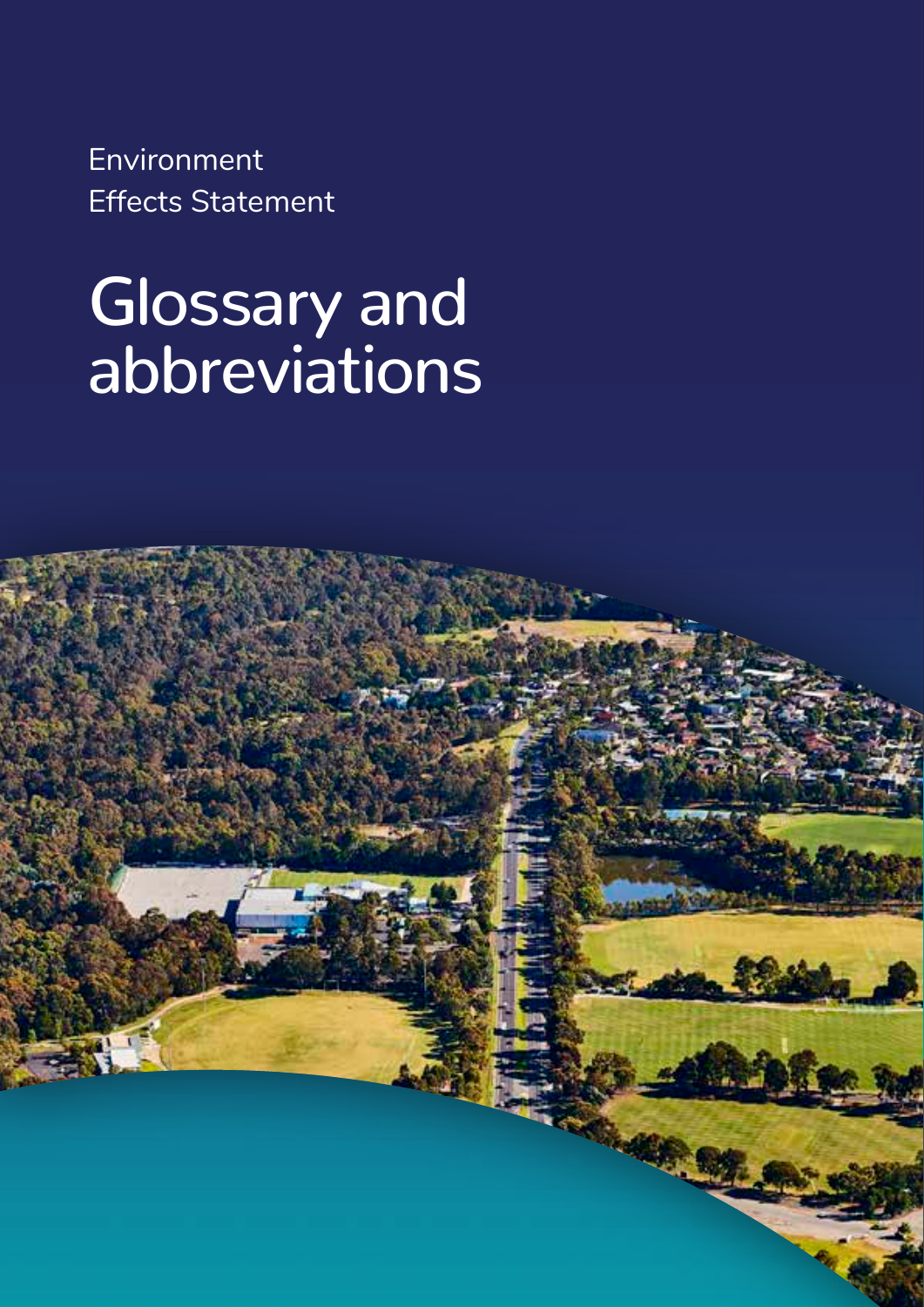## Abbreviations and glossary

## **EES abbreviations**

| Abbreviation    | <b>Expanded form</b>                                    |
|-----------------|---------------------------------------------------------|
| <b>AAQMS</b>    | Ambient Air Quality Monitoring Station                  |
| <b>AASS</b>     | <b>Actual Acid Sulfate Soils</b>                        |
| <b>ABS</b>      | <b>Australian Bureau of Statistics</b>                  |
| <b>AEP</b>      | Annual Exceedance Probability                           |
| <b>ATAP</b>     | Australian Transport Assessment and Planning Guidelines |
| AS              | Australian Standard                                     |
| AS/NZS          | Australian/New Zealand Standard                         |
| <b>ASR</b>      | <b>Acid Sulfate Rock</b>                                |
| ASS             | <b>Acid Sulfate Soils</b>                               |
| <b>BoM</b>      | <b>Bureau of Meteorology</b>                            |
| <b>BPEMG</b>    | Best Practice Environmental Management Guidelines       |
| <b>CBD</b>      | Central business district                               |
| <b>CCEP</b>     | Communications and Community Engagement Plan            |
| <b>CCTV</b>     | Closed circuit television                               |
| <b>CEMP</b>     | <b>Construction Environmental Management Plan</b>       |
| <b>CHMP</b>     | Cultural Heritage Management Plan                       |
| <b>CHL</b>      | Commonwealth Heritage List                              |
| <b>CLG</b>      | <b>Community Liaison Groups</b>                         |
| <b>CNVG</b>     | <b>Construction Noise and Vibration Guideline</b>       |
| <b>CNVMP</b>    | <b>Construction Noise and Vibration Management Plan</b> |
| <b>CNS</b>      | <b>Construction Noise Strategy</b>                      |
| CO              | Carbon monoxide                                         |
| CO <sub>2</sub> | Carbon dioxide                                          |
| <b>COHb</b>     | Carboxyhaemoglobin                                      |
| <b>COP</b>      | <b>Conference of the Parties</b>                        |

**NORTH** 

**FAST** 

INK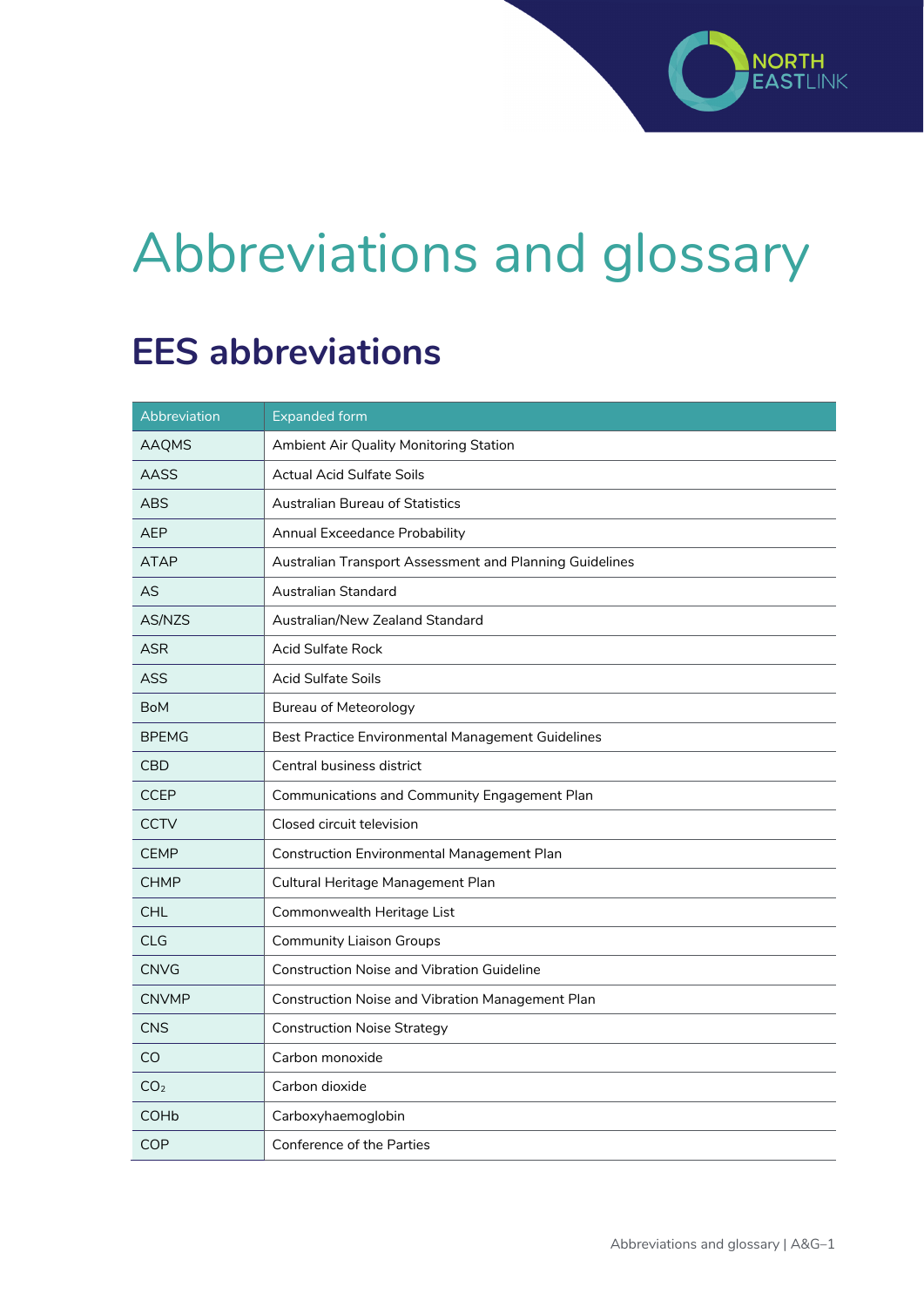| Abbreviation        | <b>Expanded form</b>                                            |
|---------------------|-----------------------------------------------------------------|
| <b>COPERT</b>       | Computer Programme to calculate Emissions from Road Transport   |
| <b>CoRTN</b>        | <b>Calculation of Road Traffic Noise</b>                        |
| <b>CSEMP</b>        | Community and Stakeholder Engagement Management Plan            |
| <b>DAQMMP</b>       | Dust and Air Quality Management and Monitoring Plan             |
| <b>DART</b>         | Doncaster Area Rapid Transport                                  |
| <b>DBH</b>          | Diameter at breast height                                       |
| DDA                 | <b>Disability Discrimination Act 1992</b>                       |
| <b>DDO</b>          | Design and Development Overlay                                  |
| <b>DHHS</b>         | Department of Health and Human Services                         |
| <b>DELWP</b>        | Department of Environment, Land, Water and Planning             |
| DoEE                | Department of Energy and Environment                            |
| <b>DPM</b>          | <b>Diesel Particulate Matter</b>                                |
| <b>EES</b>          | <b>Environment Effects Statement</b>                            |
| <b>EMF</b>          | <b>Environmental Management Framework</b>                       |
| <b>EPA Victoria</b> | <b>Environment Protection Authority Victoria</b>                |
| <b>EPBC Act</b>     | Environmental Protection and Biodiversity Conservation Act 1999 |
| <b>EPR</b>          | Environmental Performance Requirement                           |
| <b>ESO</b>          | Environmental Significance Overlay                              |
| <b>EVC</b>          | <b>Ecological Vegetation Class</b>                              |
| FFG Act             | Flora and Fauna Guarantee Act 1988                              |
| GDE                 | Groundwater dependent ecosystem                                 |
| <b>GIS</b>          | <b>Geographical Information Systems</b>                         |
| GLCs                | <b>Ground Level Concentrations</b>                              |
| <b>HML</b>          | <b>Higher Mass Limits</b>                                       |
| <b>HNA</b>          | <b>Highly Noise Affected</b>                                    |
| <b>HPFV</b>         | High priority freight vehicle                                   |
| HO                  | Heritage Overlay                                                |
| <b>IAIA</b>         | International Association for Impact Assessment                 |
| <b>ICNG</b>         | Interim Construction Noise Guideline                            |
| <b>IRC</b>          | Index of River Condition                                        |
| <b>IRSAD</b>        | Index of Relative Socio-Economic Advantage and Disadvantage     |
| <b>ISC</b>          | Index of Stream Condition                                       |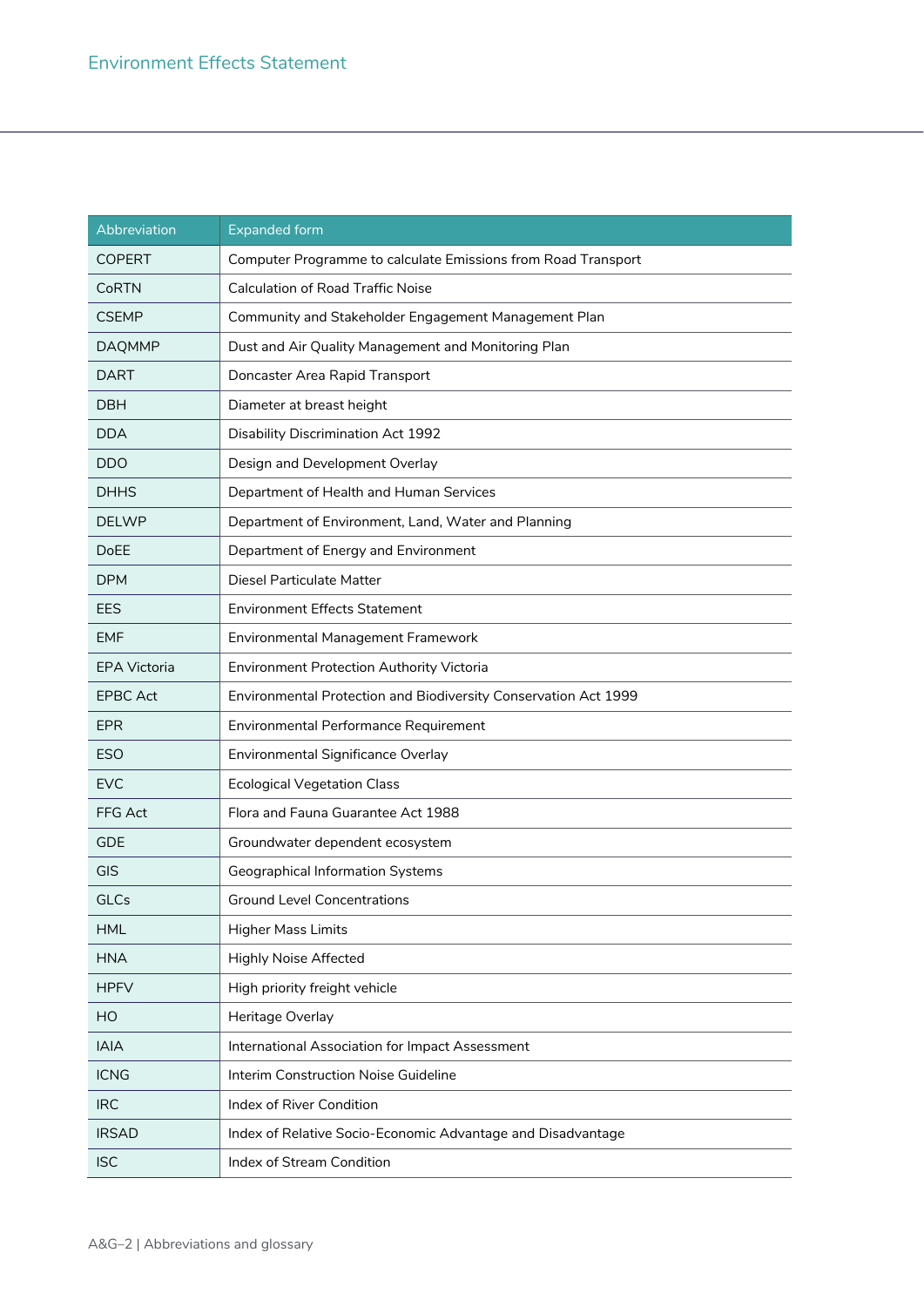

| Abbreviation          | <b>Expanded form</b>                               |
|-----------------------|----------------------------------------------------|
| <b>ISCA</b>           | Infrastructure Sustainability Council of Australia |
| <b>IWRG</b>           | EPA Victoria Industrial Waste Resource Guideline   |
| LGAs                  | <b>Local Government Areas</b>                      |
| <b>LPP</b>            | <b>Local Planning Policies</b>                     |
| <b>LPPF</b>           | <b>Local Planning Policy Framework</b>             |
| <b>LUMS</b>           | Land use management signs                          |
| M80 Ring Road         | Metropolitan Ring Road                             |
| <b>MACs</b>           | <b>Metropolitan Activity Centres</b>               |
| <b>MLTV</b>           | Medium or Long Term Viable                         |
| <b>MSS</b>            | Municipal Strategic Statement                      |
| <b>MTIA</b>           | Major Transport Infrastructure Authority           |
| <b>MTPF Act</b>       | Major Transport Projects Facilitation Act 2009     |
| <b>MVA</b>            | Mega Volt Amps                                     |
| <b>NEIC</b>           | National Employment and Innovation Cluster         |
| <b>NELA</b>           | North East Link Authority                          |
| <b>NELP</b>           | North East Link Project                            |
| <b>NEPC</b>           | <b>National Environment Protection Council</b>     |
| <b>NEPM</b>           | <b>National Environment Protection Measure</b>     |
| Matters of NES        | Matters of national environmental significance     |
| <b>NML</b>            | Noise Management Level                             |
| <b>NO</b>             | Nitric Oxide                                       |
| NO <sub>2</sub>       | Nitrogen dioxide                                   |
| <b>NO<sub>x</sub></b> | Oxides of nitrogen                                 |
| OD                    | Over Dimensional                                   |
| <b>OEMP</b>           | Operations Environmental Management Plan           |
| <b>OVGA</b>           | Office of the Victorian Government Architect       |
| <b>OSOM</b>           | Over-size and Overmass                             |
| <b>PAHs</b>           | Polycyclic Aromatic Hydrocarbons                   |
| <b>PAR</b>            | Photosynthetically active radiation                |
| <b>PASS</b>           | Potential Acid Sulfate Soil                        |
| <b>PER</b>            | <b>Public Environment Report</b>                   |
| <b>PFAS</b>           | Poly-fluoroalkyl substances                        |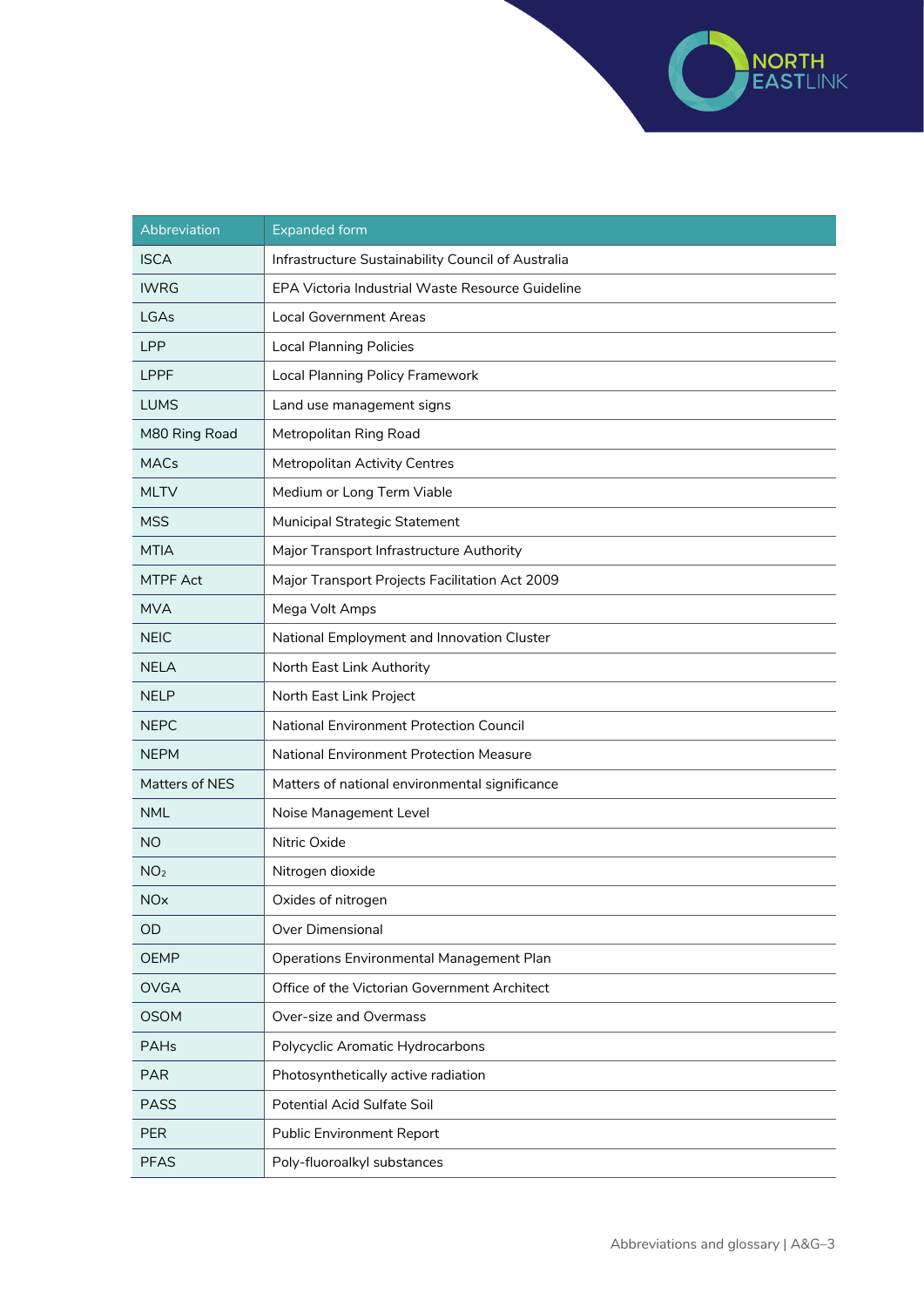| Abbreviation      | <b>Expanded form</b>                                                                            |
|-------------------|-------------------------------------------------------------------------------------------------|
| <b>PIARC</b>      | Permanent International Association of Road Congresses, also known as World Road<br>Association |
| $PM_{10}$         | Particulate matter with aerodynamic diameter less than 10 micrometres (0.01 mm).                |
| PM <sub>2.5</sub> | Particulate matter with aerodynamic diameter less than 2.5 micrometres (0.0025 mm).             |
| <b>PPF</b>        | <b>Planning Policy Framework</b>                                                                |
| <b>PPV</b>        | Peak Particle Velocity                                                                          |
| <b>PSA</b>        | Planning scheme amendment                                                                       |
| <b>PTV</b>        | Public Transport Victoria                                                                       |
| <b>PUZ</b>        | Public Use Zone                                                                                 |
| <b>RAP</b>        | Registered Aboriginal Party                                                                     |
| <b>SEPPs</b>      | <b>State Environment Protection Policies</b>                                                    |
| <b>SLO</b>        | Significant Landscape Overlay                                                                   |
| <b>SMP</b>        | Spoil Management Plan                                                                           |
| SO <sub>2</sub>   | Sulphur dioxide                                                                                 |
| <b>SVOCs</b>      | Semi-Volatile Organic Compounds                                                                 |
| <b>SUP</b>        | Shared use path                                                                                 |
| <b>TBM</b>        | Tunnel boring machine                                                                           |
| <b>TfV</b>        | <b>Transport for Victoria</b>                                                                   |
| <b>TDS</b>        | Total dissolved solids                                                                          |
| <b>TIA Act</b>    | Transport Integration Act 2010                                                                  |
| <b>TMP</b>        | <b>Transport Management Plan</b>                                                                |
| TPZ               | <b>Tree Protection Zone</b>                                                                     |
| <b>TRG</b>        | <b>Technical Reference Group</b>                                                                |
| TSP               | Total suspended particulate matter                                                              |
| <b>UDAP</b>       | Urban Design Advisory Panel                                                                     |
| <b>UDLPs</b>      | Urban Design and Landscape Plans                                                                |
| <b>UDS</b>        | <b>Urban Design Strategy</b>                                                                    |
| <b>UFP</b>        | Ultrafine particles                                                                             |
| ULE               | Useful Life Expectancy                                                                          |
| <b>UNFCCC</b>     | United Nations Framework Convention on Climate Change                                           |
| <b>VAHR</b>       | Victorian Aboriginal Heritage Register                                                          |
| <b>VDV</b>        | <b>Vibration Dose Value</b>                                                                     |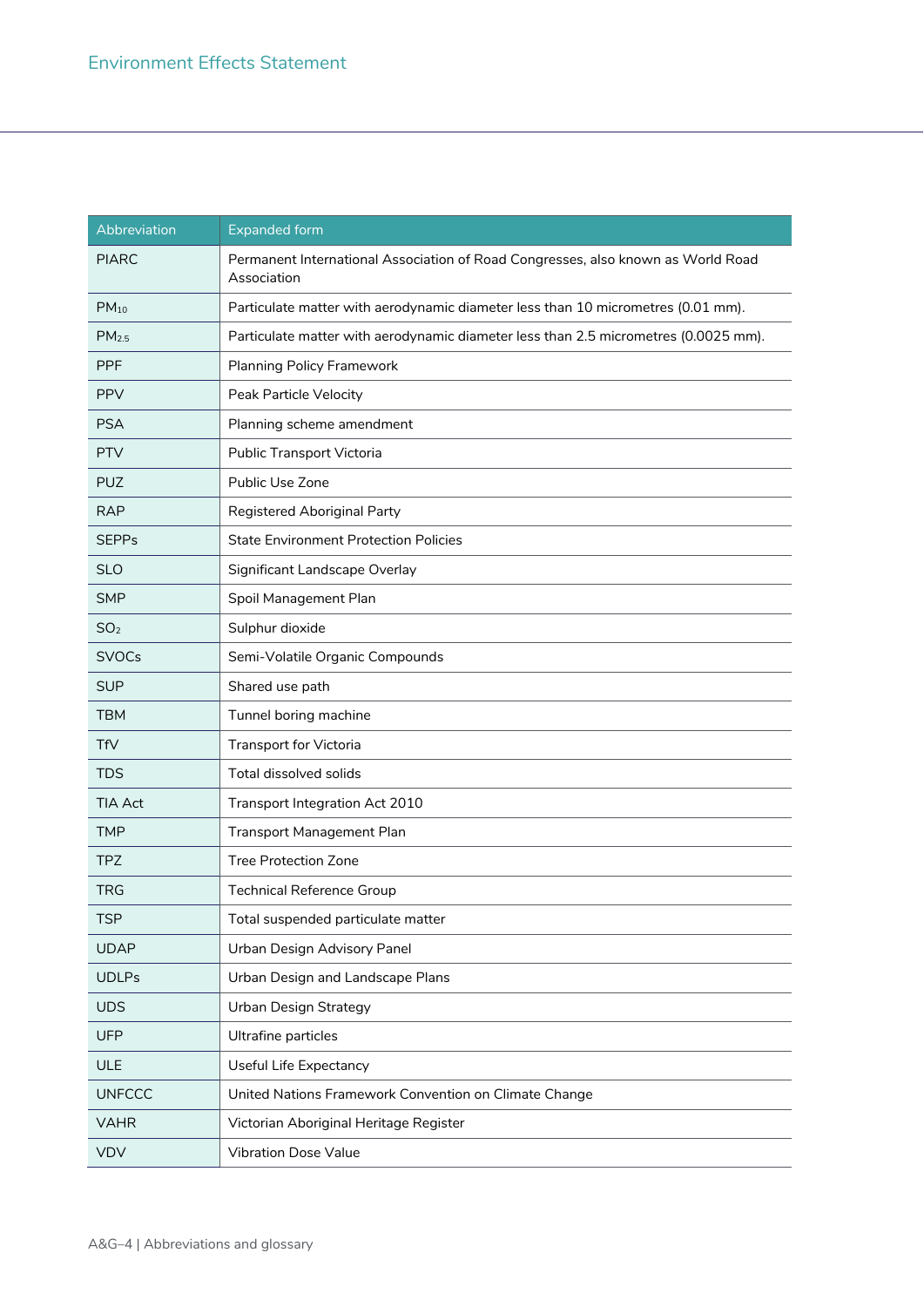

| Abbreviation | <b>Expanded form</b>                               |
|--------------|----------------------------------------------------|
| <b>VISTA</b> | Victorian Integrated Survey of Travel and Activity |
| <b>VHI</b>   | Victorian Heritage Inventory                       |
| <b>VHR</b>   | Victorian Heritage Register                        |
| <b>VPA</b>   | Victorian Planning Authority                       |
| <b>VPO</b>   | <b>Victorian Protection Overlay</b>                |
| <b>VOCs</b>  | Volatile Organic Compounds                         |
| <b>WSUD</b>  | Water Sensitive Urban Design                       |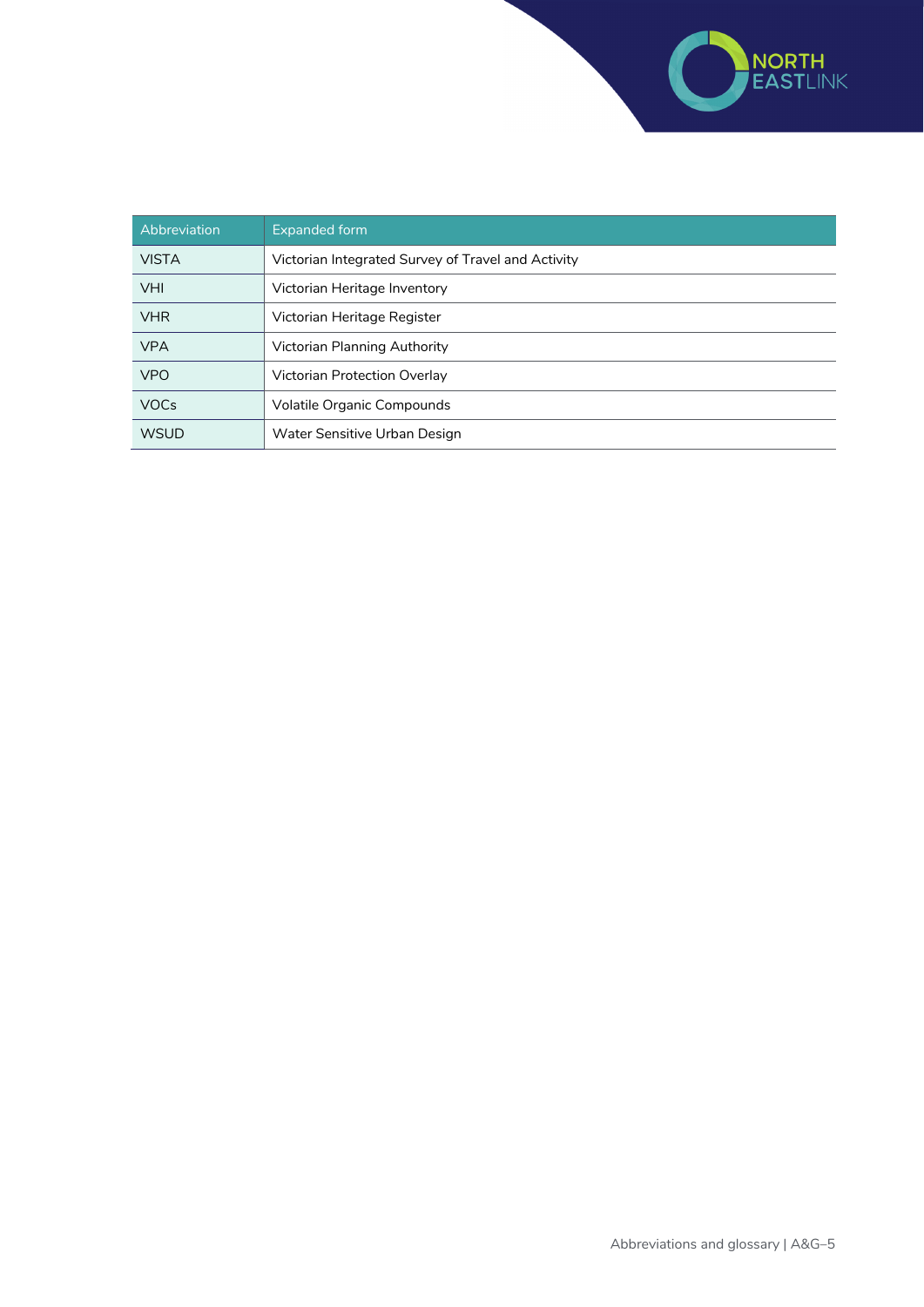## **EES glossary of key terms**

| <b>Term</b>                             | Description                                                                                                                                                                                                                                                                                                            |
|-----------------------------------------|------------------------------------------------------------------------------------------------------------------------------------------------------------------------------------------------------------------------------------------------------------------------------------------------------------------------|
| Acid sulfate soil and rock              | Natural soils or rocks that contain iron sulphides which when exposed to<br>oxygen can release acid that may damage or otherwise adversely impact<br>built structures and ecosystems.                                                                                                                                  |
| <b>Activity Centre</b>                  | Areas that provide a focus for services, employment, housing, transport,<br>and social interaction. They range in size and intensity of use from smaller<br>neighbourhood centres to major suburban centres and larger<br>metropolitan centres.                                                                        |
| Acute or short-term exposure            | Contact with a substance that occurs only once or for a short period of time,<br>typically an hour or less, but may be up to 14 days.                                                                                                                                                                                  |
| A-Double                                | A heavy vehicle consisting of a prime mover towing two semi-trailers linked<br>by a converted dolly between two trailers.                                                                                                                                                                                              |
| Adverse health effect                   | A change in body function or cell structure that might lead to disease or<br>health problems.                                                                                                                                                                                                                          |
| Afflux                                  | Referring to the change in typically flood level resulting from the flow of<br>floodwater over proposed relative to existing conditions.                                                                                                                                                                               |
| Alluvial                                | Pertaining to, or composed of, alluvium or other deposits from streams<br>and rivers.                                                                                                                                                                                                                                  |
| Alluvium                                | A general term for unconsolidated material deposited during recent<br>geological time by a stream or other body of running water. Typically forms a<br>sorted or semi-sorted sediment in stream beds, floodplains, deltas or as fan<br>at the base of a mountain slope.                                                |
| <b>Annual Exceedance</b><br>Probability | Defines the likelihood of a flood occurring in any given year. The most<br>commonly used definition in planning is the '1 in 100 year flood'. This refers<br>to a flood level that has a one in a hundred, or 1%, chance of being equalled<br>or exceeded in any year (1% AEP = 100 year average recurrence interval). |
| Asbestos-containing material            | A group of manufactured material that contains asbestos minerals. They can<br>be friable (loose and easily crumbled) or non-friable (bonded) asbestos.                                                                                                                                                                 |
| Aquaplaning                             | A situation in which a vehicle slides out of control on a wet road.                                                                                                                                                                                                                                                    |
| Aquifer                                 | A geological formation, group of formations or part of a formation, which<br>contains sufficient saturated permeable material to transmit and yield<br>significant quantities of water.                                                                                                                                |
| Aquitard                                | A confined aquifer where the head level is above the surface of the ground.                                                                                                                                                                                                                                            |
| <b>B-Double</b>                         | A heavy vehicle consisting of a prime mover towing two semi-trailers.<br>The first trailer is attached to the prime mover and the second is mounted on<br>the rear of the first semi-trailer by a fifth wheel coupling.                                                                                                |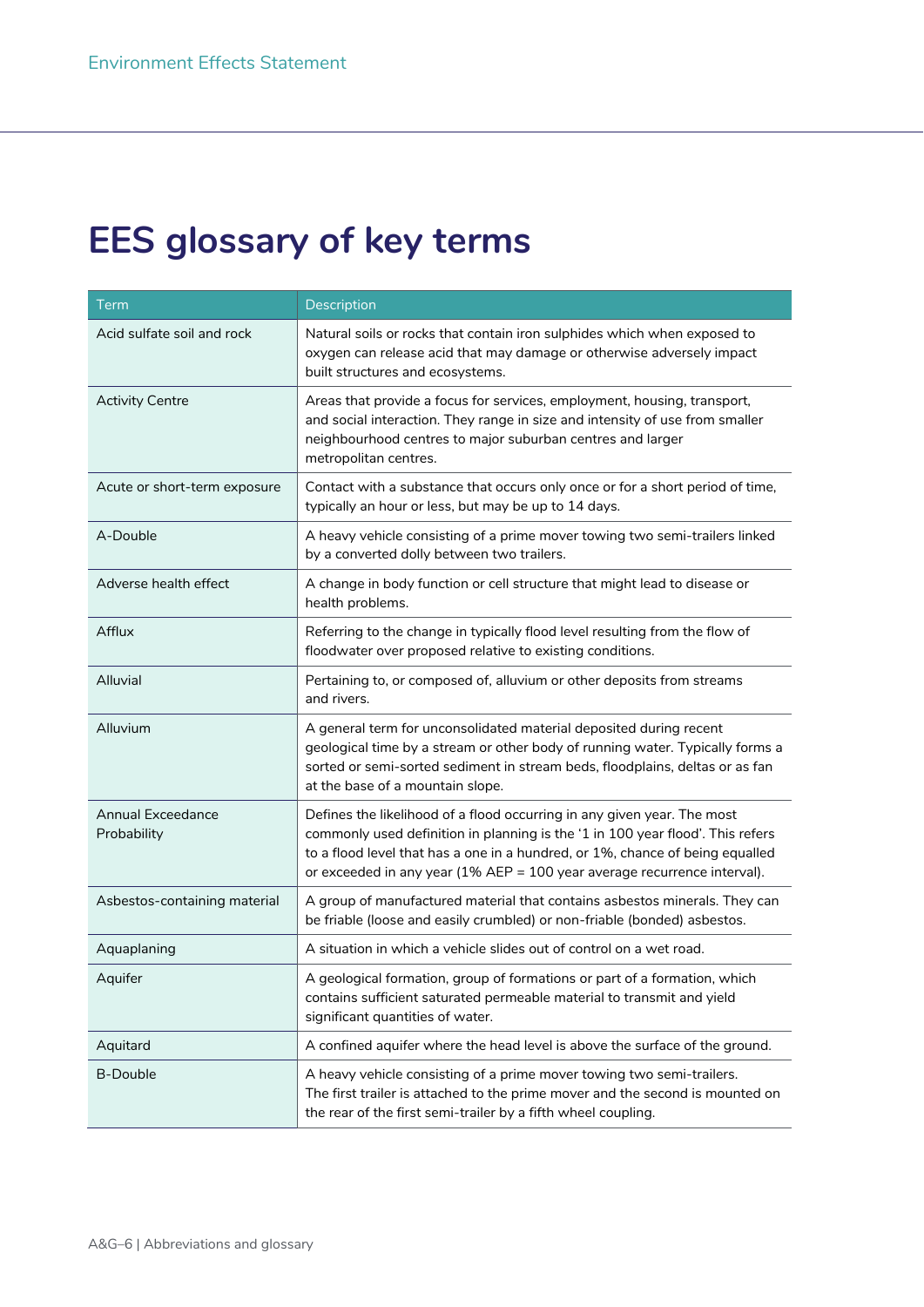

| <b>Term</b>                   | Description                                                                                                                                                                                                                                                                                                                                                              |
|-------------------------------|--------------------------------------------------------------------------------------------------------------------------------------------------------------------------------------------------------------------------------------------------------------------------------------------------------------------------------------------------------------------------|
| <b>B-Triple</b>               | A heavy vehicle consisting of a prime mover towing three semi-trailers.<br>The first trailer is attached to the prime mover and the second and third are<br>mounted on the rear of the trailers in front of them.                                                                                                                                                        |
| <b>Basalt</b>                 | A dark coloured, fine grained, mafic volcanic rock.                                                                                                                                                                                                                                                                                                                      |
| <b>Bedrock</b>                | A general term used for rock, usually solid that underlies soil or other<br>unconsolidated material.                                                                                                                                                                                                                                                                     |
| Biodiversity                  | The variety of all life forms, the different plants, animals and<br>micro-organisms, the genes they contain, and the ecosystems of which they<br>form a part.                                                                                                                                                                                                            |
| Bioregion                     | A landscape based approach to classifying the land surface using a range<br>of environmental attributes such as climate, geomorphology, lithology<br>and vegetation.                                                                                                                                                                                                     |
| <b>Business</b>               | Commercial activity in which the aim is to make a profit.                                                                                                                                                                                                                                                                                                                |
| <b>Business cluster</b>       | A business cluster is a geographic concentration of interconnected<br>businesses, suppliers, and associated institutions in a particular field.<br>Clusters are considered to increase the productivity with which companies<br>can compete, nationally and globally.                                                                                                    |
| Canopy tree                   | A mature tree (that is, it is able to flower) that is greater than three metres<br>in height and is normally found in the upper layer of the relevant<br>vegetation type.                                                                                                                                                                                                |
| Carcinogen                    | A substance that causes cancer.                                                                                                                                                                                                                                                                                                                                          |
| Chronic or long-term exposure | Contact with a substance that occurs repeatedly over a long time, with the<br>USEPA indicating defining this as exposures that occur for more than<br>approximately 10% of a lifetime, Exposures that occur for less than 10% of a<br>lifespan are considered sub-chronic.                                                                                               |
| Collector-distributor         | A collector-distributor is a component of a freeway, usually an outer<br>carriageway, which facilitates entry and exit movements for on and<br>off-ramps.                                                                                                                                                                                                                |
| <b>Community facilities</b>   | Refers to recreational, social or educational spaces (for example schools,<br>sports ovals or local halls) available for use by the local community.                                                                                                                                                                                                                     |
| Community severance           | Community severance refers to reduced access to local amenities and<br>disruption of local social networks caused by a physical barrier running<br>through a community (eg road, rail line or other transport route).                                                                                                                                                    |
| Community values              | Community values, or a sense of community, are generally accepted to be<br>the social ties established within a community, in part based around the<br>features and qualities of the built environment that encourage these social<br>ties and contribute to quality of life and wellbeing (Maller & Nicholls, 2014;<br>Paranagamage, Austin, Price, & Khandokar, 2010). |
| Contaminant                   | A substance, element, or compound that has an adverse effect on the quality<br>of soil and water.                                                                                                                                                                                                                                                                        |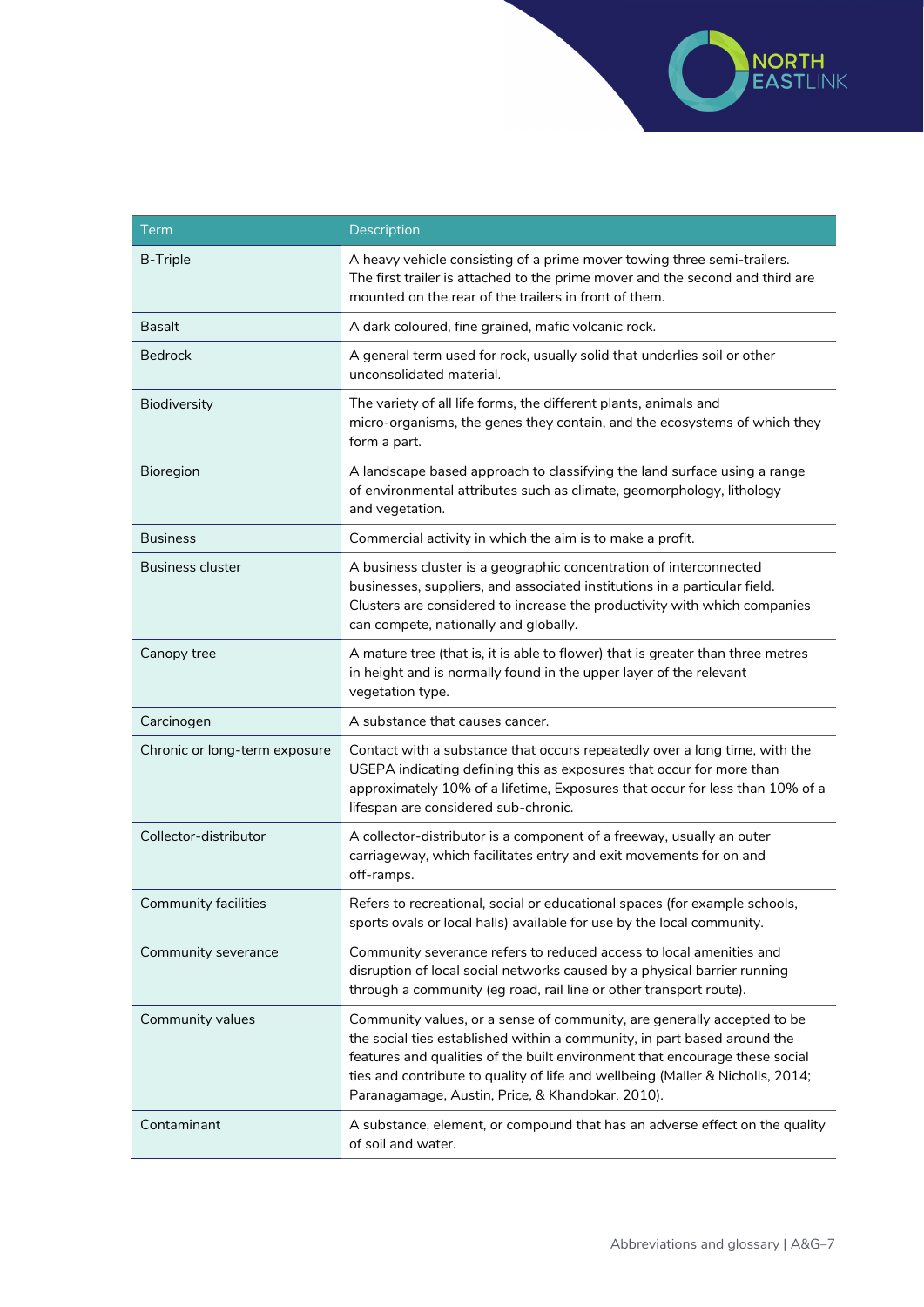| <b>Term</b>                                | Description                                                                                                                                                                                                                                                                                                                                                                                                                          |
|--------------------------------------------|--------------------------------------------------------------------------------------------------------------------------------------------------------------------------------------------------------------------------------------------------------------------------------------------------------------------------------------------------------------------------------------------------------------------------------------|
| Continuous vibration                       | A vibration source that is continuous in nature during an assessment period<br>(may be constant or variable). ISO10137 defines continuous vibration as<br>having a duration of more than 30 minutes per 24-hour period.                                                                                                                                                                                                              |
| Counter-peak                               | Describes travel that occurs in the opposite direction to peak flow, ie<br>outbound in the AM peak or inbound in the PM peak.                                                                                                                                                                                                                                                                                                        |
| Culturally significant<br>landscapes       | For the purpose of this report, culturally significant landscapes are those that<br>have cultural or historical characteristics such as Bolin Bolin Billabong, Yarra<br>Flats and Heide Museum of Modern Art.                                                                                                                                                                                                                        |
| Cut and cover tunnels                      | Cut and cover construction involves using excavation equipment to dig a<br>large trench or rectangular hole in the ground which is then covered by a<br>concrete deck. Cut and cover construction can be conducted through a top-<br>down or bottom-up configuration.                                                                                                                                                                |
| Decibel (dB)                               | A logarithmic scale is used to describe the level of sound, referenced to a<br>standard level. It is widely accepted that a 3dB change in traffic noise levels<br>(of the same character) is barely, if at all detectable; whereas a change of<br>5 dB is clearly noticeable. A 10 dB increase is typically considered to sound<br>twice as loud (noting a change of -10 dB would typically sound half as loud).                     |
| Dewatering                                 | The lowering of static groundwater levels through extraction, usually by<br>means of pumping from one or several groundwater bores.                                                                                                                                                                                                                                                                                                  |
| Discharge                                  | Any process by which water is removed from an aquifer. Includes water that<br>flows to a surface feature, such as a spring, river or wetland, as well as water<br>which flows to an adjacent aquifer.                                                                                                                                                                                                                                |
| Dissolved oxygen                           | The amount of oxygen dissolved in water, such as groundwater or surface<br>water. Usually measured in parts per million.                                                                                                                                                                                                                                                                                                             |
| Dive structure                             | Section of roadway where the tunnel portal gradually rises in elevation to<br>meet the existing road network.                                                                                                                                                                                                                                                                                                                        |
| Drawdown                                   | The change in groundwater head level that can be attributed to the<br>operation of a pumping bore.                                                                                                                                                                                                                                                                                                                                   |
| <b>Ecological Vegetation Class</b><br>EVC) | A type of indigenous vegetation classification that is described through a<br>combination of floristics, lifeforms and ecological characteristics and through<br>an inferred fidelity to particular environmental attributes. Each EVC includes<br>a collection of floristic communities that occurs across a biogeographic<br>range, and although differing in species, have similar habitat and ecological<br>processes operating. |
| Ecosystem                                  | A system that is made up of a community of animals, plants, and bacteria<br>and its interrelated physical and chemical environment.                                                                                                                                                                                                                                                                                                  |
| Electrical conductivity                    | The ability of a material to conduct electricity under an applied voltage.<br>This is used to estimate the Total Dissolved Solids in a water sample.                                                                                                                                                                                                                                                                                 |
| <b>Environment Effects</b><br>Statement    | Provides a comprehensive framework for assessing the effects of major<br>projects in Victoria. The guidelines state the objective of the assessment<br>process is to provide for the transparent, integrated and timely assessment<br>of projects capable of having a significant effect on the environment.                                                                                                                         |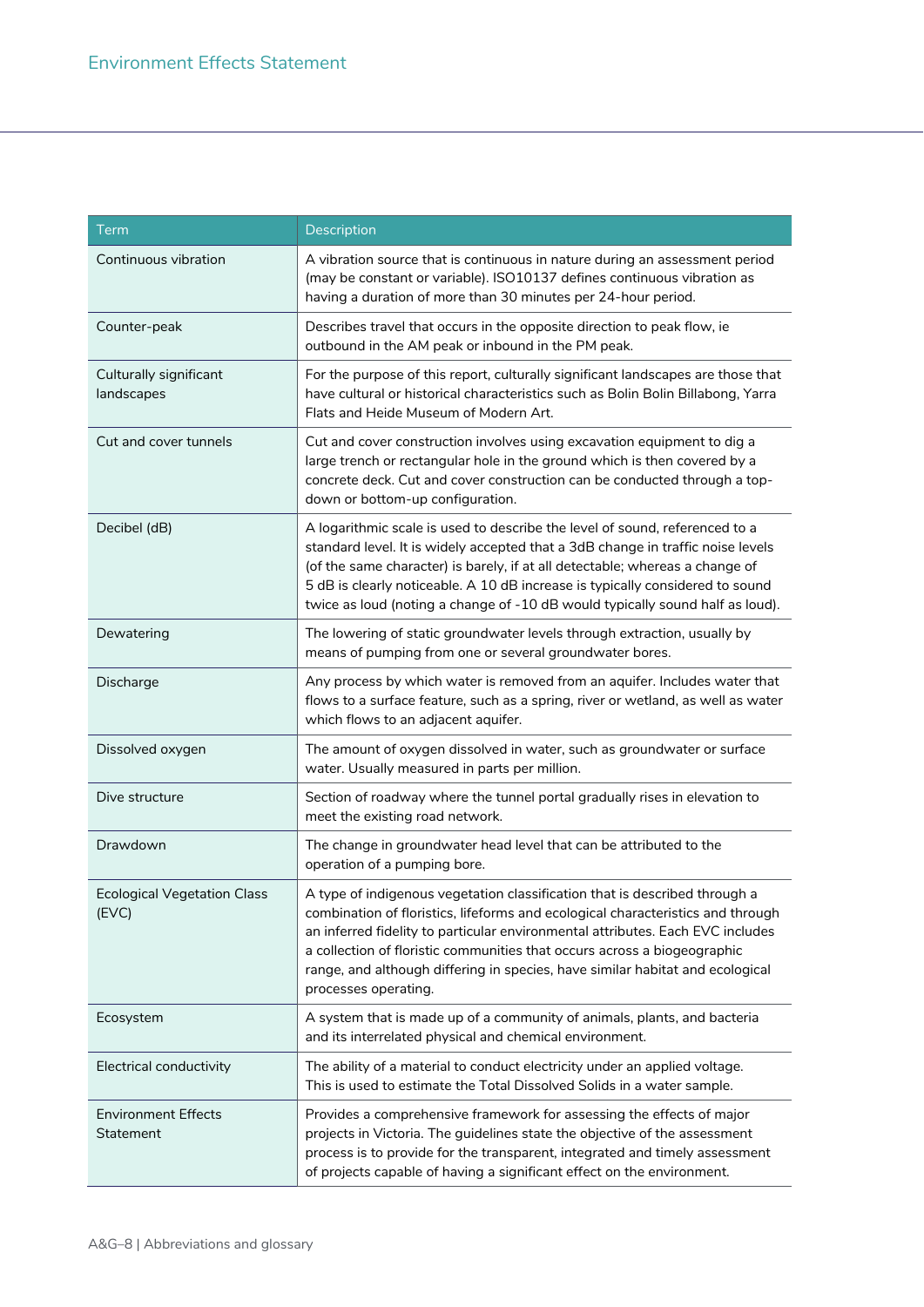

| <b>Term</b>                        | Description                                                                                                                                                                                                                                                                                                                |
|------------------------------------|----------------------------------------------------------------------------------------------------------------------------------------------------------------------------------------------------------------------------------------------------------------------------------------------------------------------------|
| Erosion                            | The process or group of processes whereby solids in the natural<br>environment are relocated by moving water, glacial ice or wind.                                                                                                                                                                                         |
| Ex situ                            | In the case of soil it refers to soil that has been removed from its original<br>place of deposition or formation (that is, excavated or drilled).                                                                                                                                                                         |
| Exotic vegetation                  | Any vegetation that is not native to Australia or its states and territories.                                                                                                                                                                                                                                              |
| Exposure                           | Contact with a substance by swallowing, breathing, or touching the skin or<br>eyes. Exposure may be short-term (acute exposure), of intermediate<br>duration, or long-term (chronic exposure).                                                                                                                             |
| Fill material                      | A designation of waste material defined by EPA Victoria. Often referred to<br>as 'clean fill'.                                                                                                                                                                                                                             |
| Flow breakdown                     | A condition that can occur on freeways and motorways when demand<br>exceeds capacity (at a bottleneck or due to an incident) and free flowing<br>conditions cannot be maintained. A flow breakdown results in significant<br>decreases in speed and capacity decreases to below the geometric capacity<br>of the facility. |
| Frequency                          | The rate per second of a vibration constituting a wave, either in the rock<br>mass material (as in vibration) or in the air (as in sound waves), The number<br>of cycles per unit of time, commonly per second, is called the frequency.<br>The measurement is reported in Hertz (Hz).                                     |
| Full-time equivalent               | A ratio of the total number of paid hours during a fixed time period by the<br>number of hours worked in that period.                                                                                                                                                                                                      |
| Graminoid                          | A herbaceous plant with a grass-like morphology                                                                                                                                                                                                                                                                            |
| <b>Greater Melbourne</b>           | The Greater Melbourne area is defined by the Australian Bureau of Statistics'<br>Greater Capital City Statistical Area for Greater Melbourne.                                                                                                                                                                              |
| Ground improvement                 | Ground improvement is a construction process that is used to improve the<br>strength, stiffness and permeability characteristics of the ground.<br>Ground improvement is undertaken to improve the stability and safety of<br>an excavation.                                                                               |
| Ground-borne vibration             | Vibration transmitted from a source to a receptor via the ground.                                                                                                                                                                                                                                                          |
| Groundwater                        | Water occurring naturally below ground level or water pumped, diverted and<br>released into a bore for storage underground.                                                                                                                                                                                                |
| Groundwater Dependant<br>Ecosystem | An ecosystem that is partially or wholly reliant on groundwater for its<br>survival. This can include terrestrial, subsurface and marine ecosystems.                                                                                                                                                                       |
| Groundwater drawdown               | Groundwater drawdown is the lowering of the water table from the existing<br>groundwater level.                                                                                                                                                                                                                            |
| Groundwater monitoring bore        | A bore installed with the purpose to; determine the nature and properties of<br>subsurface ground conditions; provide access to groundwater for measuring<br>level, physical and chemical properties; and permit the collection of<br>groundwater samples and conduct of aquifer testing.                                  |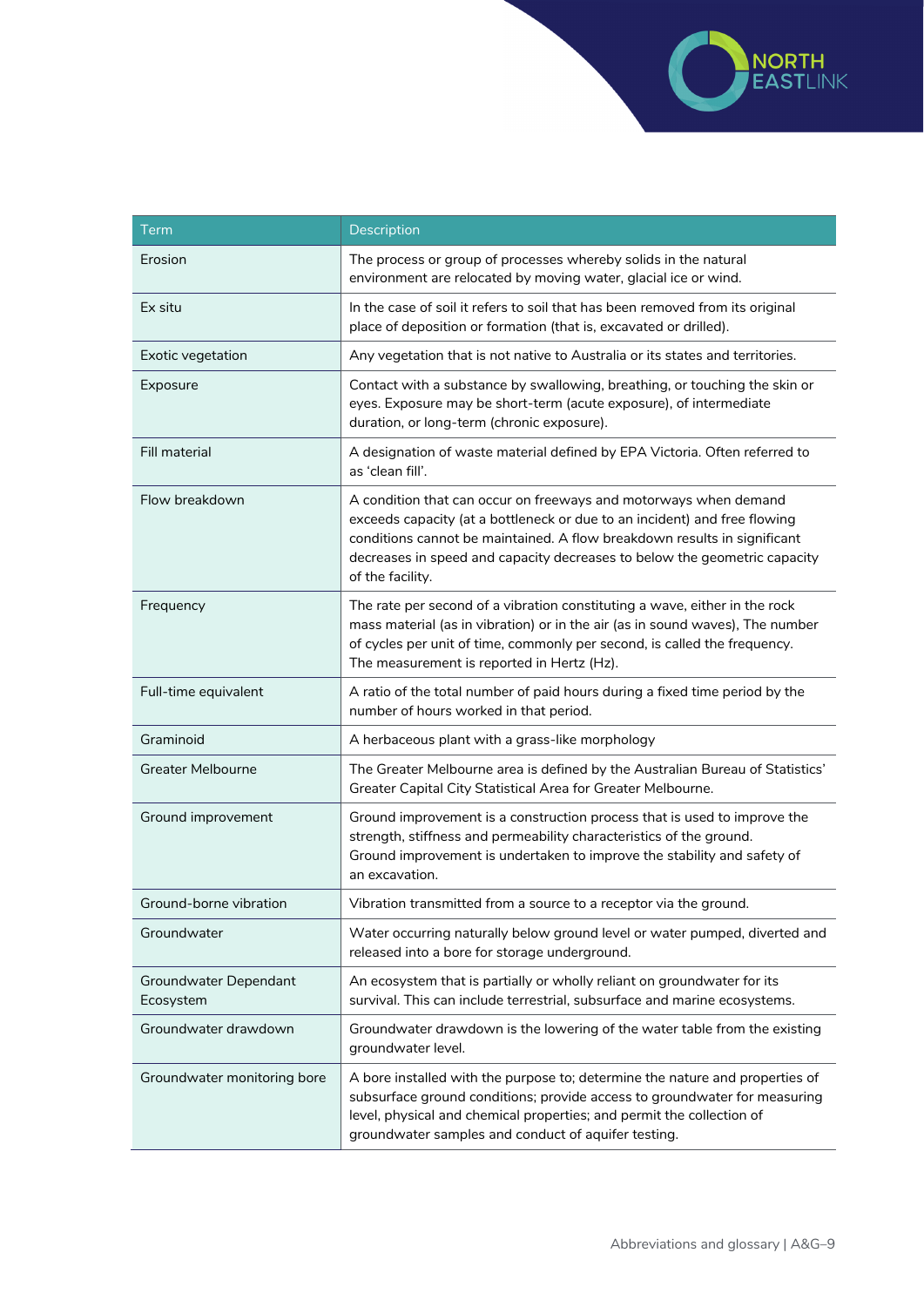| <b>Term</b>                                 | Description                                                                                                                                                                                                                                                                                                                                                                                                                                                                                                                                                                                                                                                                                                                                                                                                                             |
|---------------------------------------------|-----------------------------------------------------------------------------------------------------------------------------------------------------------------------------------------------------------------------------------------------------------------------------------------------------------------------------------------------------------------------------------------------------------------------------------------------------------------------------------------------------------------------------------------------------------------------------------------------------------------------------------------------------------------------------------------------------------------------------------------------------------------------------------------------------------------------------------------|
| Hardness                                    | A measure of the mineral content of water, primarily calcium and magnesium<br>ions. 'Hard' water causes an insoluble residue to form when water is used<br>with soap.                                                                                                                                                                                                                                                                                                                                                                                                                                                                                                                                                                                                                                                                   |
| Heritage place                              | In an historical heritage context, the term 'place' is wide ranging. An industry<br>standard which is most frequently referenced as a guide to best practice<br>management of cultural heritage places in Australia is the Australia ICOMOS<br>Burra Charter, 2013 (Burra Charter). Consistent with the Burra Charter, a<br>'place' is a geographically defined area. It may include elements, objects,<br>spaces and views. Places may have tangible and intangible dimensions<br>(Australia ICOMOS: 2013, refer Article 1). Heritage places can encompass a<br>range of place types, including buildings, gardens, trees, shipwrecks,<br>archaeological sites, precincts, sites and associated land. Monuments and<br>memorials can also be considered, whether as heritage places (or as part of<br>a heritage place) or as objects. |
| Higher Mass Limits (HML)<br>network         | VicRoads gazetted network for Class 2 and 3 heavy vehicles operating<br>above their prescribed general maximum weights. Some vehicles are<br>permitted to operate above these limits along roads gazetted for Higher<br>Mass Limits.                                                                                                                                                                                                                                                                                                                                                                                                                                                                                                                                                                                                    |
| Historical archaeology                      | As defined in the Heritage Act 2017, historical archaeological sites are those<br>heritage places that contain archaeological artefacts, deposits or features<br>which are more than 75 years old, and that provide information of past<br>activity in the State and require archaeological methods to reveal information<br>about the settlement, development or use of the place, and are not<br>associated only with Aboriginal occupation of the place. Sites which contain<br>artefacts, deposits or features less than 75 years in age can be approved by<br>the Heritage Council as approved sites of archaeological value.                                                                                                                                                                                                      |
| Historical heritage                         | The term 'historical cultural heritage' or 'historical heritage' (the two are used<br>interchangeably) is understood in this report to mean places and objects that<br>are of aesthetic, archaeological, architectural, cultural, scientific or social<br>significance. It does not include places or objects that are of significance only<br>on the grounds of their association with Aboriginal tradition. Accepting this,<br>it is noted that the term 'historical heritage' should not be interpreted as<br>excluding Aboriginal cultural heritage values and there are many historical<br>heritage places which have Aboriginal cultural heritage values in addition to<br>non-Aboriginal cultural values (shared values). This is consistent with the<br>definitions and exclusions in the Heritage Act 2017.                    |
| High Productivity Freight<br>Vehicle (HPFV) | These are truck and trailer combinations that exceed nominal mass and<br>dimension limits and require permits from the National Heavy Vehicle<br>Regulator.                                                                                                                                                                                                                                                                                                                                                                                                                                                                                                                                                                                                                                                                             |
| Hydraulic hammer                            | A rock breaker/hydraulic hammer is a percussion hammer fitted to an<br>excavator for excavating rock material. It is powered by an auxiliary hydraulic<br>system from the excavator.                                                                                                                                                                                                                                                                                                                                                                                                                                                                                                                                                                                                                                                    |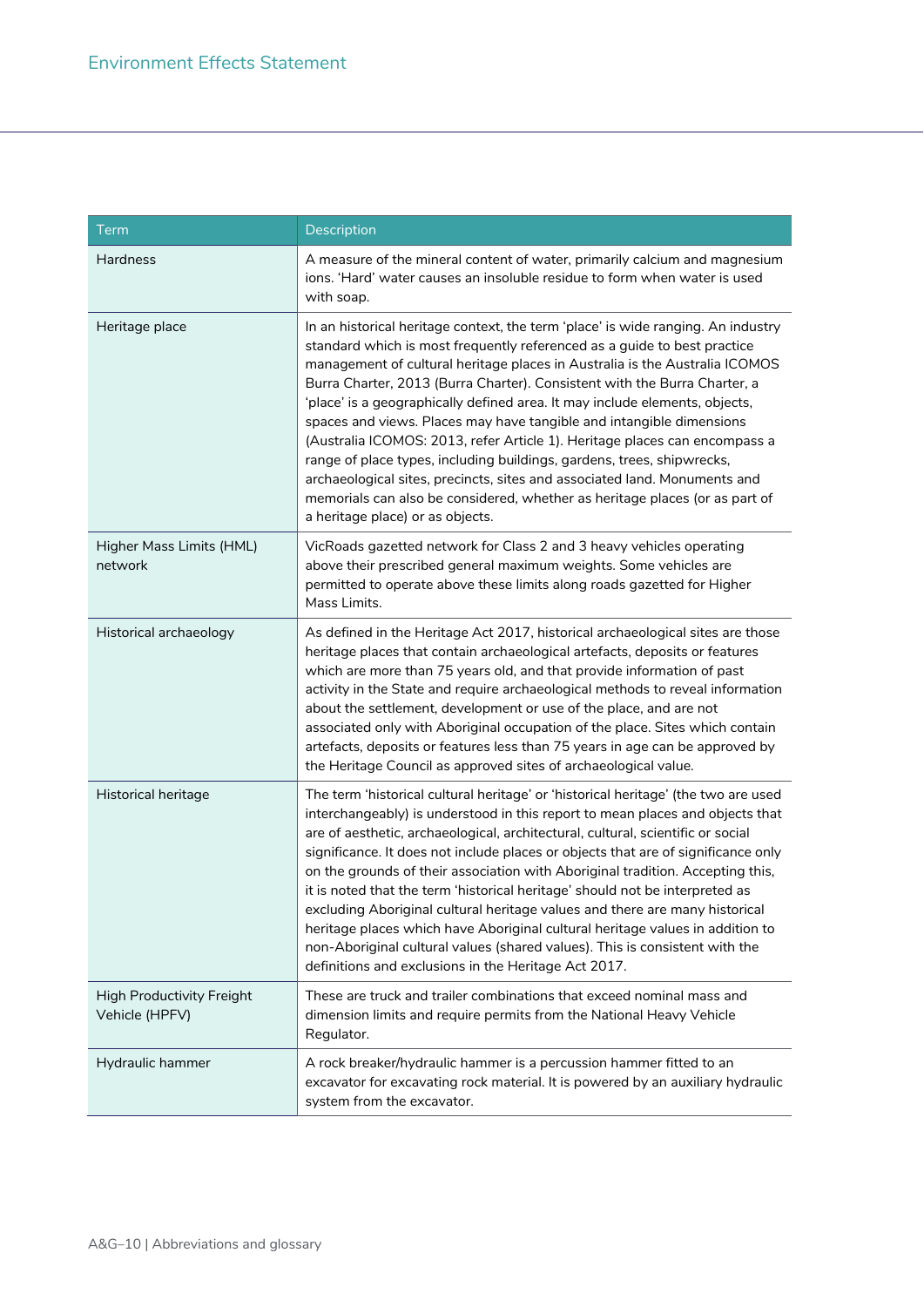

| <b>Term</b>                                                        | Description                                                                                                                                                                                                                                                                                                                                                                                                                                                                                                                                                                                                                                                                                                                                                       |
|--------------------------------------------------------------------|-------------------------------------------------------------------------------------------------------------------------------------------------------------------------------------------------------------------------------------------------------------------------------------------------------------------------------------------------------------------------------------------------------------------------------------------------------------------------------------------------------------------------------------------------------------------------------------------------------------------------------------------------------------------------------------------------------------------------------------------------------------------|
| Impact assessments                                                 | An impact is the effect of an action on a resource or system. An impact<br>assessment evaluates the severity and significance of the change through<br>consideration of the:                                                                                                                                                                                                                                                                                                                                                                                                                                                                                                                                                                                      |
|                                                                    | Value or sensitivity of a resource or system that is affected by an action                                                                                                                                                                                                                                                                                                                                                                                                                                                                                                                                                                                                                                                                                        |
|                                                                    | Consequence or magnitude of the effect on that resource or system                                                                                                                                                                                                                                                                                                                                                                                                                                                                                                                                                                                                                                                                                                 |
|                                                                    | The ability of the system to recover or for mitigation measures to be applied.                                                                                                                                                                                                                                                                                                                                                                                                                                                                                                                                                                                                                                                                                    |
| Index of Relative Socio-<br>Economic Advantage and<br>Disadvantage | Socio-economic advantage and disadvantage are defined broadly by the<br>Index of Relative Socio-Economic Advantage and Disadvantage (IRSAD) in<br>terms of people's access to material and social resources and their ability to<br>participate in society (ABS, 2018c). In order to capture this broad definition,<br>the IRSAD includes a range of data points, including income, education,<br>employment, occupation, and housing. The IRSAD divides a population into<br>ten equal groups. The lowest scoring 10 per cent of these groups are given a<br>decile number of 1, which indicates the highest level of disadvantage, and<br>the highest scoring 10 per cent of areas are given a decile of 10, which<br>indicates the highest level of advantage. |
| Indigenous vegetation                                              | Indigenous vegetation includes vegetation that is native to Australia as well<br>as being native to a specific geographic region. In the case of North East<br>Link, this includes vegetation that is native to the Port Phillip and<br>Westernport Catchment Management Region.                                                                                                                                                                                                                                                                                                                                                                                                                                                                                  |
| Inert waste                                                        | Waste which is neither chemically nor biologically reactive and will not<br>decompose, such as concrete, building rubble.                                                                                                                                                                                                                                                                                                                                                                                                                                                                                                                                                                                                                                         |
| In situ                                                            | In the case of soil it refers to soil that has not been removed from its original<br>place of deposition or formation.                                                                                                                                                                                                                                                                                                                                                                                                                                                                                                                                                                                                                                            |
| Landscape character area                                           | The characteristics that assist in defining the landscape character areas<br>include geology, vegetation, topography and drainage patterns, as well as<br>the extent of modifications and urban development.                                                                                                                                                                                                                                                                                                                                                                                                                                                                                                                                                      |
| Landscape feature                                                  | A component, part or feature of the landscape that is prominent or eye-<br>catching, eg hills, buildings, vegetation.                                                                                                                                                                                                                                                                                                                                                                                                                                                                                                                                                                                                                                             |
| Landscape sensitivity                                              | The extent to which landscape can accept a change of a particular type and<br>scale without unacceptable adverse impacts on its character.                                                                                                                                                                                                                                                                                                                                                                                                                                                                                                                                                                                                                        |
| Landscape value                                                    | The relative value that is attached to different landscapes by society.<br>Landscape characteristics the community considers are significant for<br>reasons such as their aesthetic (predominantly visual), social, environmental<br>and heritage values. (LI & IEMA 2013. WAPC 2007)                                                                                                                                                                                                                                                                                                                                                                                                                                                                             |
| Level of Service (LoS)                                             | A qualitative measure (from A to F) for ranking operating conditions, based<br>on factors such as traffic density and delays. A Level of Service A represents<br>free-flowing conditions where individual users are virtually unaffected by the<br>presence of others. A Level of Service F represents flow breakdown with<br>demand exceeding capacity and low comfort and convenience. A road in<br>constant traffic jam is considered Level of Service F.                                                                                                                                                                                                                                                                                                      |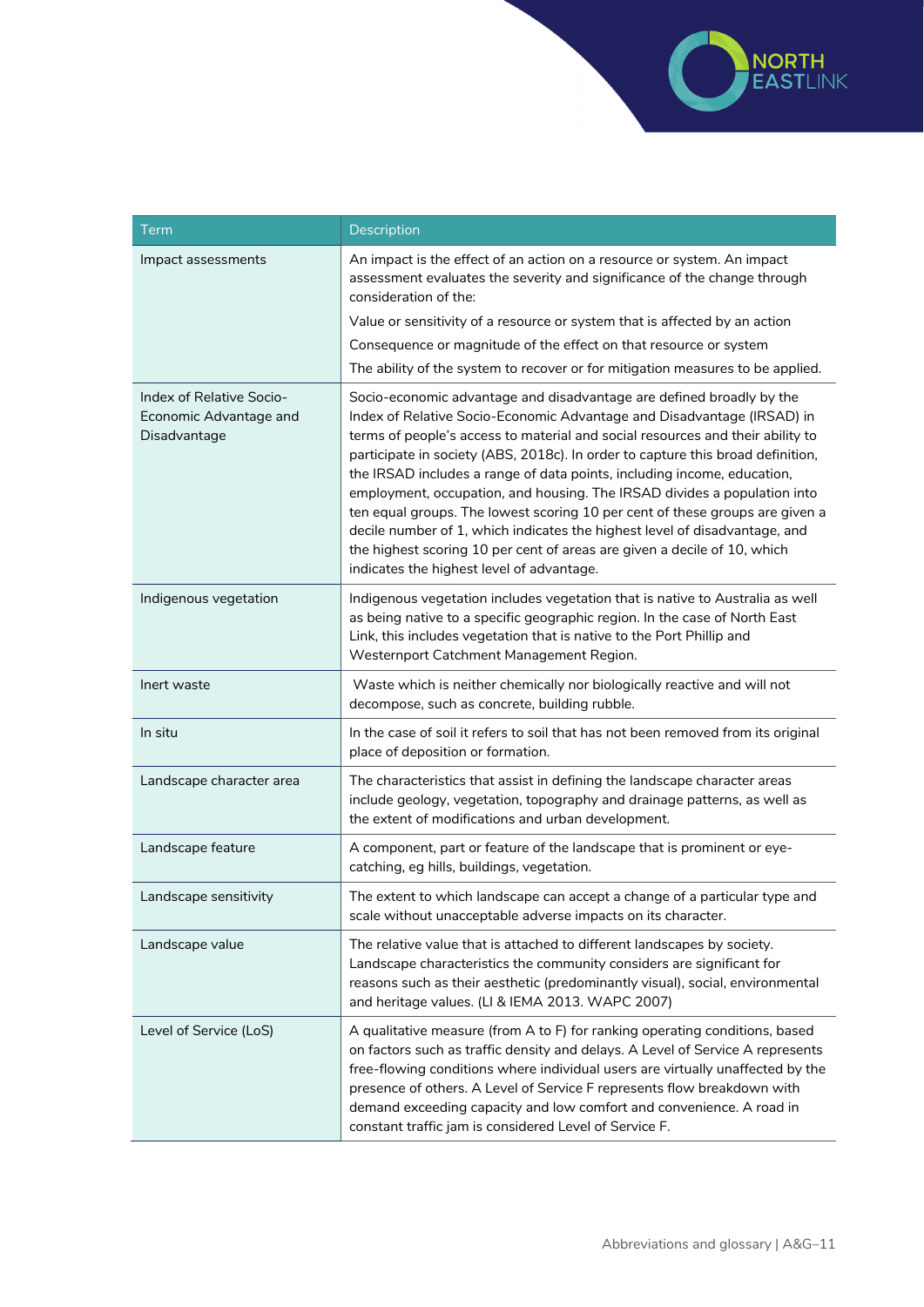| <b>Term</b>                                          | Description                                                                                                                                                                                                                                                                                                                                                                                                                                                                                                                       |
|------------------------------------------------------|-----------------------------------------------------------------------------------------------------------------------------------------------------------------------------------------------------------------------------------------------------------------------------------------------------------------------------------------------------------------------------------------------------------------------------------------------------------------------------------------------------------------------------------|
| Local catchment                                      | Users are located within a short and safe walking distance, generally in the<br>range of 150 m to 300 m, depending on the presence of barriers (Parks and<br>Leisure Australia, 2013)                                                                                                                                                                                                                                                                                                                                             |
| Mainline                                             | A mainline is a component of a freeway, usually the central carriageway,<br>which facilitates the primary traffic demand along the freeway corridor.<br>It is distinct from a collector-distributor which facilitates entry and<br>exit movements.                                                                                                                                                                                                                                                                                |
| <b>Major Activity Centre</b>                         | Suburban centres that provide access to a wide range of goods and services.<br>They have different attributes and provide different functions, with some<br>serving larger subregional catchments. Plan Melbourne identifies 121 major<br>activity centres.                                                                                                                                                                                                                                                                       |
| Major Transport Infrastructure<br>Authority (MTIA)   | The Major Transport Infrastructure Authority (MTIA) is the proponent for the<br>North East Link project. The MTIA is an administrative office within the<br>Victorian Department of Transport with responsibility for overseeing major<br>transport projects.                                                                                                                                                                                                                                                                     |
| Medium and long term viable<br>trees                 | Semi-mature, mature and over-mature trees which are considered to be<br>viable from 2018 to beyond the approximate timeframe of delivery of the<br>project (10 years or more).                                                                                                                                                                                                                                                                                                                                                    |
| Metropolitan Activity Centre<br>(MAC)                | Identified as part of Plan Melbourne, MACs are designated hubs which often<br>comprise of a concentration of employment, services, education and<br>transport links.                                                                                                                                                                                                                                                                                                                                                              |
| Morbidity                                            | A diseased condition or state or the incidence or prevalence of disease in<br>a population.                                                                                                                                                                                                                                                                                                                                                                                                                                       |
| Mortality                                            | Death, which may occur as a result of a range of reasons or diseases.                                                                                                                                                                                                                                                                                                                                                                                                                                                             |
| National Employment and<br>Innovation Cluster (NEIC) | Another key concept of Plan Melbourne, NEICs are a series of knowledge-<br>intensive employment hubs of national significance and scale.                                                                                                                                                                                                                                                                                                                                                                                          |
| Native trees                                         | Native trees include all trees that are native to Australia, and its states<br>and territories.                                                                                                                                                                                                                                                                                                                                                                                                                                   |
| Noise Management Level                               | A noise level (from the construction works) which triggers a particular action<br>which is intended to manage the construction noise impacts.                                                                                                                                                                                                                                                                                                                                                                                     |
| North East Link Project (NELP)                       | North East Link Project (NELP) is an organisation within MTIA that is<br>responsible for developing and delivering North East Link. NELP was<br>formerly known as the North East Link Authority prior to 1 January 2019.<br>NELP is responsible for developing the reference project and coordinating<br>development of the technical reports, engaging and informing stakeholders<br>and the wider community, obtaining key planning and environmental<br>approvals and coordinating procurement for construction and operation. |
| Open Space                                           | Land that provides outdoor recreation, leisure and/or environmental benefits<br>and/or visual amenity.                                                                                                                                                                                                                                                                                                                                                                                                                            |
| Over-dimensional (OD)<br>vehicles                    | Vehicle combinations that exceed five metres high or wide, 30 metres long<br>or 100 tonnes gross mass.                                                                                                                                                                                                                                                                                                                                                                                                                            |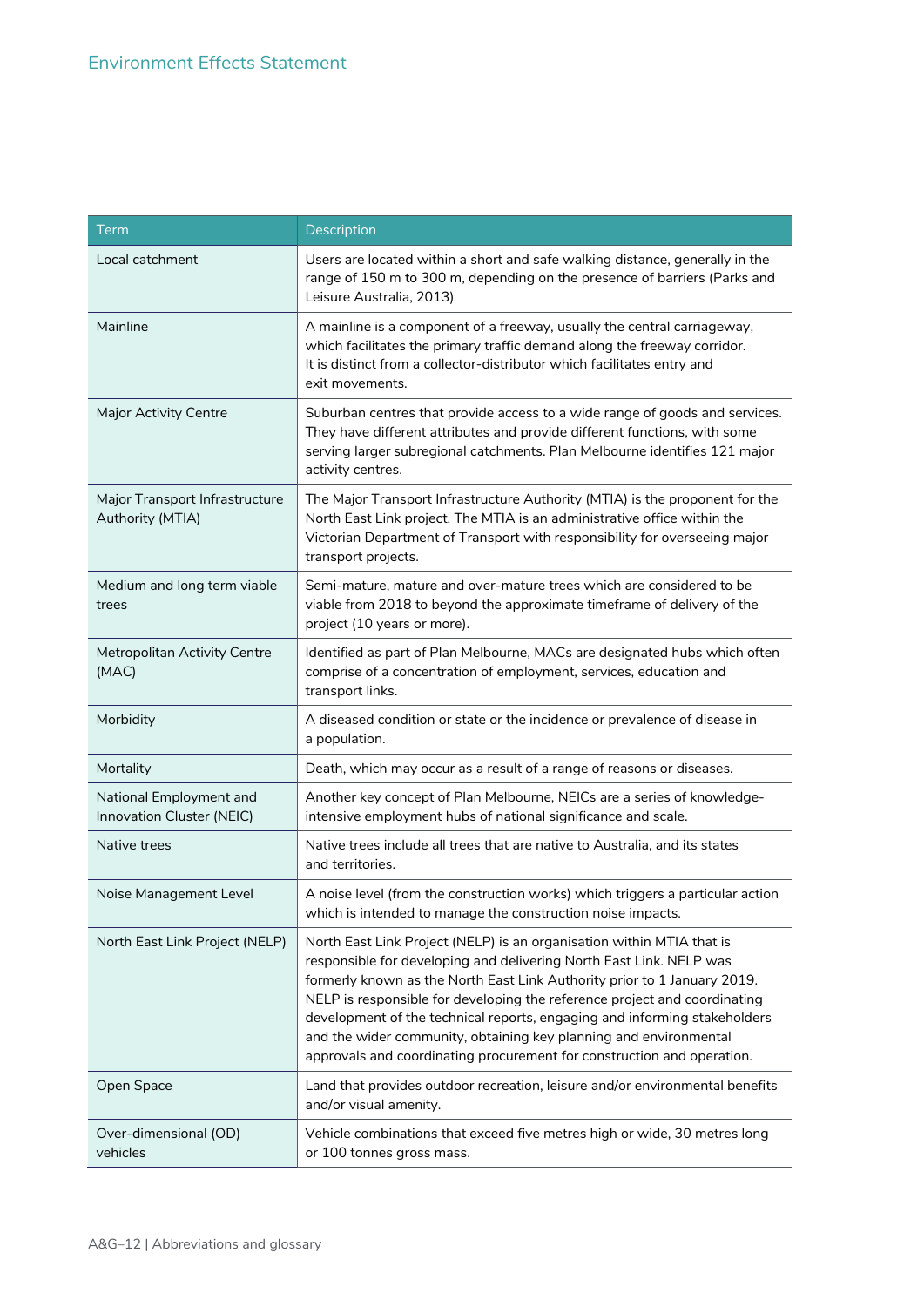

| Term                                      | Description                                                                                                                                                                                                                                                                                                                                                                                                                                                                                                                           |
|-------------------------------------------|---------------------------------------------------------------------------------------------------------------------------------------------------------------------------------------------------------------------------------------------------------------------------------------------------------------------------------------------------------------------------------------------------------------------------------------------------------------------------------------------------------------------------------------|
| Oversize/overmass (OSOM)<br>vehicles      | Vehicle combinations that operate up to five metres high or wide, 30 metres<br>long or 100 tonnes gross mass.                                                                                                                                                                                                                                                                                                                                                                                                                         |
| Patch                                     | A patch of native vegetation is either:                                                                                                                                                                                                                                                                                                                                                                                                                                                                                               |
|                                           | an area of vegetation where at least 25% of the total perennial<br>a<br>understorey plant cover is native, or                                                                                                                                                                                                                                                                                                                                                                                                                         |
|                                           | any area with three or more native canopy trees where the drip line of<br>b<br>each tree touches the drip line of at least one other tree, forming a<br>continuous canopy, or                                                                                                                                                                                                                                                                                                                                                         |
|                                           | any mapped wetland included in the Current wetlands map, available in<br>c<br>DELWP systems and tools (DELWP, 2017a).                                                                                                                                                                                                                                                                                                                                                                                                                 |
| Peak Particle Velocity<br>(Resultant PPV) | The maximum instantaneous velocity of a particle at a point during a given<br>time interval. The Resultant PPV is the vector sum of the three orthogonal<br>component particle velocities (component PV).                                                                                                                                                                                                                                                                                                                             |
| Permeability                              | The property or capacity of a porous rock, soil or sediment for transmitting a<br>fluid; it is a measurement of the relative ease of fluid flow within a material.                                                                                                                                                                                                                                                                                                                                                                    |
| Placarded load                            | A placarded load is a quantity of dangerous goods being transported that<br>requires placards to be displayed on the vehicle or unit carrying the load.                                                                                                                                                                                                                                                                                                                                                                               |
| Pollution                                 | The introduction of contaminants into the natural environment that cause<br>adverse change.                                                                                                                                                                                                                                                                                                                                                                                                                                           |
| pH                                        | A measure of the acidity or alkalinity of a solution. Neutral solutions have a<br>value of 7, this value increases for alkaline solutions and decreases for<br>acidic solutions.                                                                                                                                                                                                                                                                                                                                                      |
| Prescribed industrial waste               | Any industrial waste or mixture containing industrial waste as defined by<br>EPA Victoria's Industrial Waste Resource Guideline.                                                                                                                                                                                                                                                                                                                                                                                                      |
| Probable Maximum Flood<br>(PMF)           | The largest flood that could conceivable occur at a particular location,<br>usually estimated from Probable Maximum Precipitation (PMP) and,<br>where applicable, snow melt, coupled with the worst flood-producing<br>catchment conditions.                                                                                                                                                                                                                                                                                          |
| Project boundary                          | The project boundary encompasses all areas that would be used for<br>permanent structures, temporary construction areas and areas for potential<br>minor road and rail works. It defines the area within which the project would<br>be developed, and is the area that has been used as the basis for the<br>specialist assessments. It is different to the study area adopted in the<br>specialist assessments which is typically a much broader area allowing for a<br>more comprehensive assessment of the impacts of the project. |
| Pumping test                              | A test that is conducted to determine aquifer or well characteristics.                                                                                                                                                                                                                                                                                                                                                                                                                                                                |
| Qualitative                               | Relating to or concerned with quality or qualities, rather than quantity or<br>measured value.                                                                                                                                                                                                                                                                                                                                                                                                                                        |
| Quantitative                              | An assessment based on quantifiable, measured data.                                                                                                                                                                                                                                                                                                                                                                                                                                                                                   |
| Ramp metering                             | A traffic control system that regulates the flow of vehicles onto a freeway or<br>motorway system from its entry ramps.                                                                                                                                                                                                                                                                                                                                                                                                               |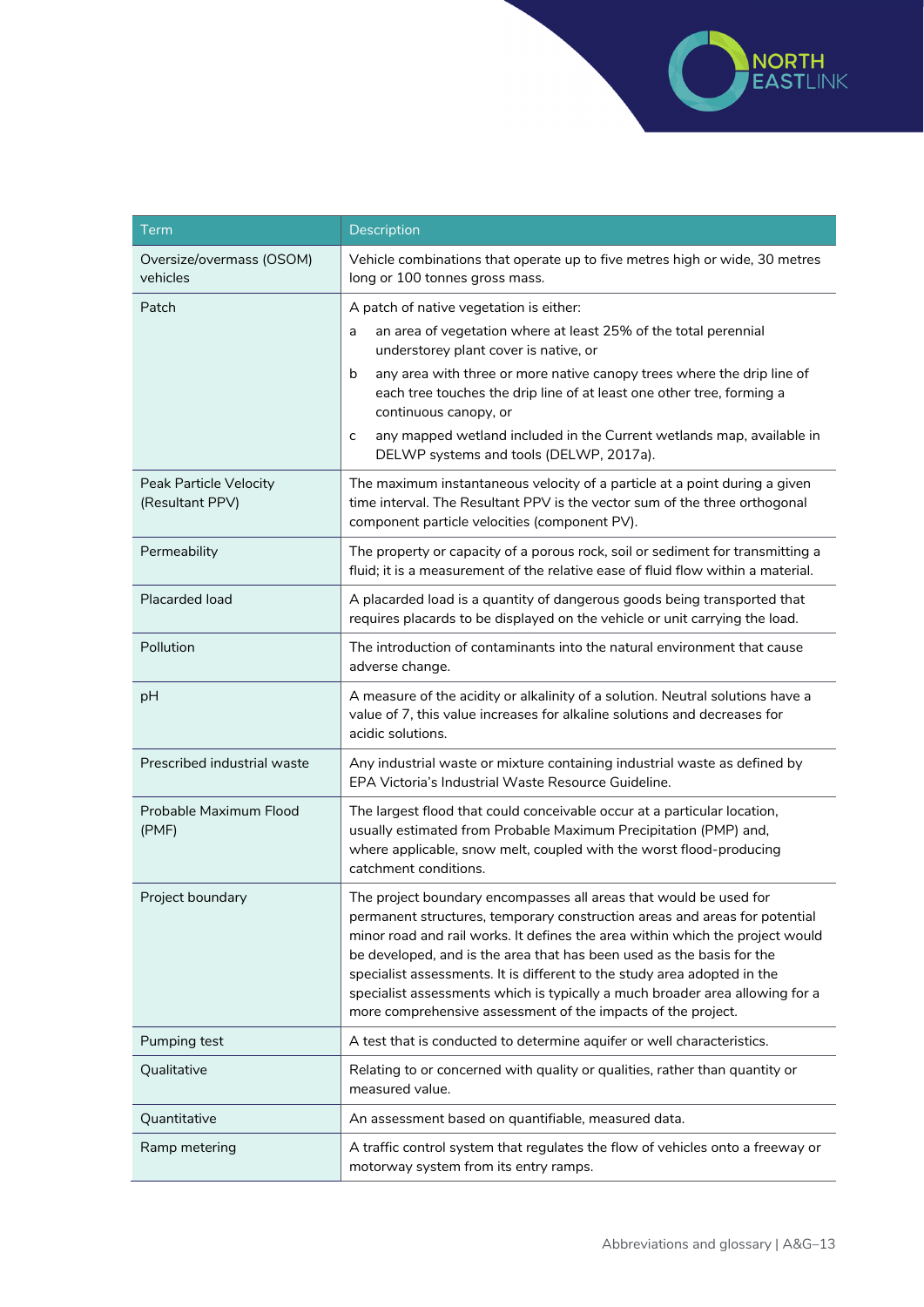| <b>Term</b>                      | Description                                                                                                                                                                                                                                                                                                                                 |
|----------------------------------|---------------------------------------------------------------------------------------------------------------------------------------------------------------------------------------------------------------------------------------------------------------------------------------------------------------------------------------------|
| Receptor                         | A place, location or point at which exposure to particular effects (such as<br>noise, vibration, visual or airborne pollutants) is measured. 'Sensitive<br>receptors' are those that are identified as likely to be more susceptible to<br>adverse effects, such as schools, hospitals, day care facilities and residences.                 |
| Recharge                         | The process of adding water, or the amount of water added, to the volume<br>of water stored in an aquifer.                                                                                                                                                                                                                                  |
| Reserve                          | Land reserved for community or public purposes.                                                                                                                                                                                                                                                                                             |
| Reticulation                     | Refers to the network of piped-water, as opposed to water within a<br>groundwater bore.                                                                                                                                                                                                                                                     |
| Road header                      | A road header, also called a boom-type road header, road header machine,<br>road header or just header machine, is a piece of excavating equipment<br>consisting of a boom-mounted cutting head, a loading device usually<br>involving a conveyor, and a crawler travelling track to move the entire<br>machine forward into the rock face. |
| Road Zone                        | Land Zoned for Category 1 (RDZ1) or Category 2 (RDZ2) roads, managed<br>by VicRoads.                                                                                                                                                                                                                                                        |
| <b>Risk</b>                      | Risk is measured as a combination of the magnitude of potential<br>consequences of an event happening, and the likelihood of the event and<br>associated impact occurring.                                                                                                                                                                  |
| Salinity                         | A measure of the dissolved salt content of water or soil.                                                                                                                                                                                                                                                                                   |
| Scattered tree                   | A scattered tree is a native canopy tree that does not form part of a patch.                                                                                                                                                                                                                                                                |
| Sedimentary rock                 | Rocks resulting from the consolidation of loose sediments that has<br>accumulated in layers.                                                                                                                                                                                                                                                |
| Shared use path                  | A shared use path (SUP) is a path that may be used by walkers and cyclists.<br>For North East Link shared use paths have been designed to be not less than<br>three metres wide.                                                                                                                                                            |
| Shockwave                        | The transition zone between free flowing and breakdown conditions that<br>can propagate backwards from an area of flow breakdown.                                                                                                                                                                                                           |
| Siltstone                        | Indurated sedimentary rock composed predominantly of silt sized material.                                                                                                                                                                                                                                                                   |
| Significant landscape            | For the purposes of this assessment a significant landscape is defined as an<br>area considered to be significant for a combination of historic, aesthetic,<br>scientific, social and cultural reasons.                                                                                                                                     |
| Spoil                            | Waste material brought up during the course of an excavation, tunnelling or<br>a dredging or mining operation.                                                                                                                                                                                                                              |
| Spoil Management Plan            | A plan that provide details on the spoil management measures to be<br>implemented to comply with the Spoil Management Strategy.                                                                                                                                                                                                             |
| <b>Spoil Management Strategy</b> | An overarching strategy that provides guidance for spoil management and<br>disposal during the construction to mitigate potential human health and<br>environmental risks.                                                                                                                                                                  |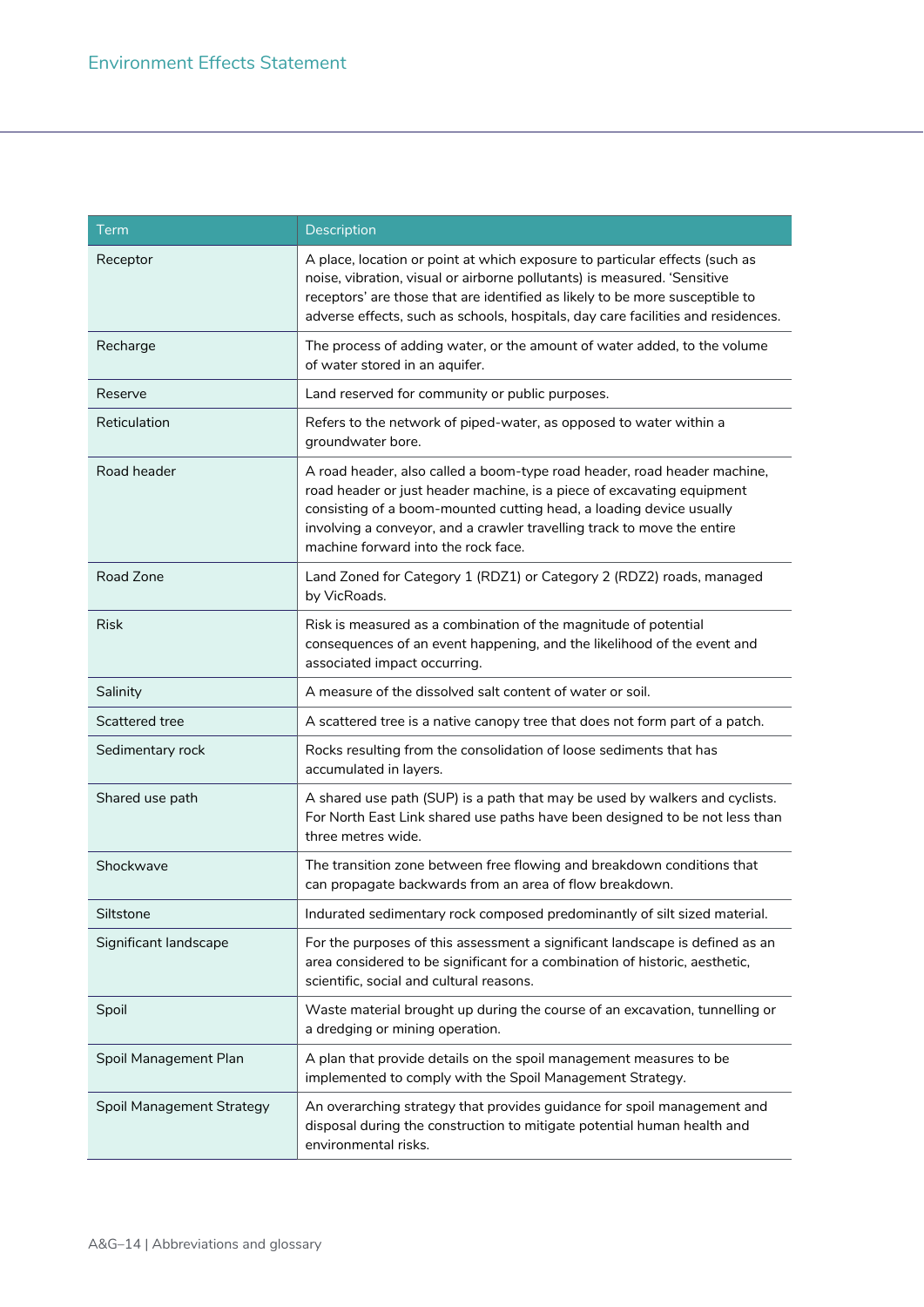

| <b>Term</b>                          | Description                                                                                                                                                                                                                                                                                                                                                                                                                                                                                                                                                              |
|--------------------------------------|--------------------------------------------------------------------------------------------------------------------------------------------------------------------------------------------------------------------------------------------------------------------------------------------------------------------------------------------------------------------------------------------------------------------------------------------------------------------------------------------------------------------------------------------------------------------------|
| Stakeholder                          | Person or group affected by or concerned with an issue.                                                                                                                                                                                                                                                                                                                                                                                                                                                                                                                  |
| Surface water                        | Any water that collects as a surface features, including rivers, streams, lakes,<br>wetlands and the ocean.                                                                                                                                                                                                                                                                                                                                                                                                                                                              |
| Shared use path (SUP)                | A Shared Use Path is a pathway that may be used by both walking<br>and cycling.                                                                                                                                                                                                                                                                                                                                                                                                                                                                                          |
| Threatened species                   | For the purposes of this report, threatened species refers to species<br>considered threatened in Victoria or Australia. This includes species that are<br>rare, vulnerable or endangered in Victoria as defined by DEPI (2014) listed<br>under the Victorian Flora and Fauna Guarantee (FFG) Act 1988 or listed as<br>vulnerable, endangered or critically endangered under the Commonwealth<br>Environment Protection and Biodiversity Conservation (EPBC) Act 1999.<br>VROT near-threatened, poorly known or data deficient species are not<br>considered threatened. |
| Through traffic                      | Traffic with an origin and destination outside a given local area.                                                                                                                                                                                                                                                                                                                                                                                                                                                                                                       |
| <b>Total dissolved solids</b>        | The total mass of all solids dissolved in a water sample, measured in mg/L.                                                                                                                                                                                                                                                                                                                                                                                                                                                                                              |
| Toxicity                             | The degree of danger posed by a substance to human, animal or plant life.                                                                                                                                                                                                                                                                                                                                                                                                                                                                                                |
| <b>Treed character</b>               | The attributes of a group of trees within the landscape                                                                                                                                                                                                                                                                                                                                                                                                                                                                                                                  |
| <b>Tree Protection Plan</b>          | A plan prepared in accordance with AS4970-2009 Protection of Trees on<br>Development Sites for the management of trees to be retained within land<br>adjacent to construction and other works.                                                                                                                                                                                                                                                                                                                                                                           |
| <b>Truck</b>                         | Light and heavy commercial vehicles are referred to as 'trucks'. This is based<br>on the Austroads vehicle classification system, where a truck is Austroads<br>classification 3 to 12.                                                                                                                                                                                                                                                                                                                                                                                  |
| T <sub>2</sub> lanes                 | T2 lanes are priority freeway lanes which operate along certain designated<br>sections during peak hours. Only vehicles with two or more occupants are<br>permitted to use these lanes.                                                                                                                                                                                                                                                                                                                                                                                  |
| Vibration                            | Vibration of the ground or structures and buildings, that is, the oscillatory<br>displacement of the ground or structures or buildings.                                                                                                                                                                                                                                                                                                                                                                                                                                  |
| Victorian Department of<br>Transport | The Victorian Department of Transport is responsible for delivering the<br>government's transport infrastructure agenda. It was formed on 1 January<br>2019 when the former Victorian Department of Economic Development,<br>Jobs, Transport and Resources transitioned into the Department of Transport<br>and the Department of Jobs, Precincts and Regions.                                                                                                                                                                                                           |
| Visual amenity                       | The value of a particular area or view in terms of what is seen.                                                                                                                                                                                                                                                                                                                                                                                                                                                                                                         |
| Visual impact                        | Changes in the appearance of the landscape or in the composition of<br>available views as a result of development, to people's responses to<br>these changes, and to the overall impacts in regard to visual amenity.<br>This can be positive (ie beneficial or an improvement) or negative (ie adverse<br>or a detraction).                                                                                                                                                                                                                                             |